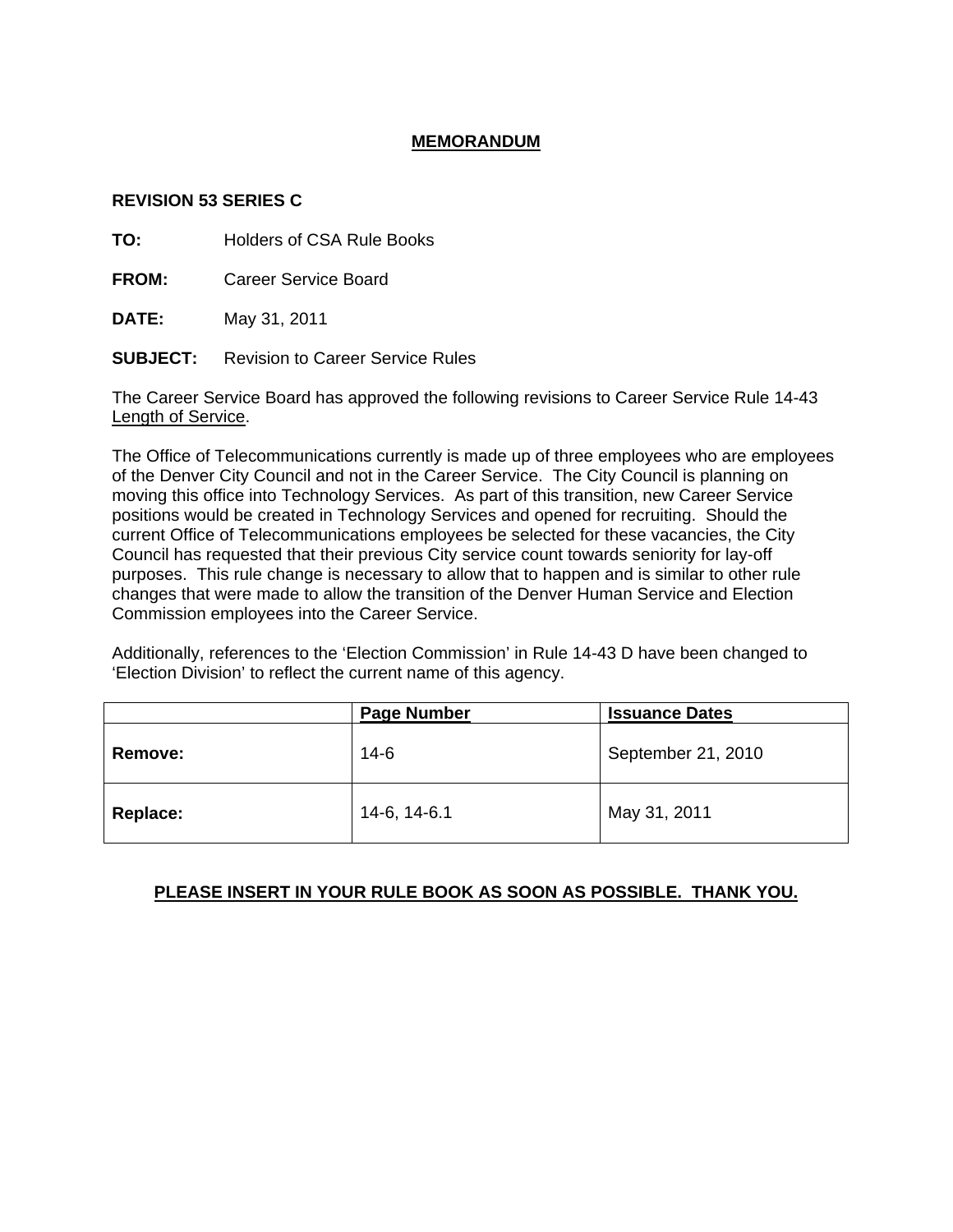- C. Former Merit System employees: Employees transitioned from the merit system to Career Service under the Human Services Department transition charter amendment effective January 1, 1999 shall be given credit for continuous service as follows:
	- 1. At the time of the layoff, employees who are assigned to the Department of Human Services and have been continuously assigned to said department since January 1, 1999 shall have their length of service calculated from the date the employee was employed with the merit system.
	- 2. After January 1, 1999, employees who voluntarily transfer to another department in the city shall have their length of service calculated from the date of continuous service with the City and County of Denver, provided that employees who involuntarily transfer to another department shall have their length of service calculated pursuant to the previous subparagraph. (Eff. 3/19/04, Rule Rev. 247B)
- D. Election Commission transition: Election Commission employees who are appointed to Career Service Election Division positions pursuant to the charter amendment effective July 16, 2007 shall be given credit for continuous service as follows:
	- 1. At the time of the layoff, employees who hold positions in the Election Division and have been continuously employed in this agency since July 16, 2007 shall have their length of service calculated from the date the employee's continuous service in a full or part-time position with the City began.
	- 2. After July 16, 2007, Election Division employees who voluntarily accept an appointment to a position in another department in the City shall have their length of service calculated from the date of continuous service with the Career Service, provided that employees who are involuntarily moved to another department shall have their length of service calculated pursuant to the previous subparagraph. (Effective June 8, 2007; Rules Revision Memo 19C; revised effective May 31, 2011; Rules Revision Memo 53C)

Page issuance date: May 31, 2011